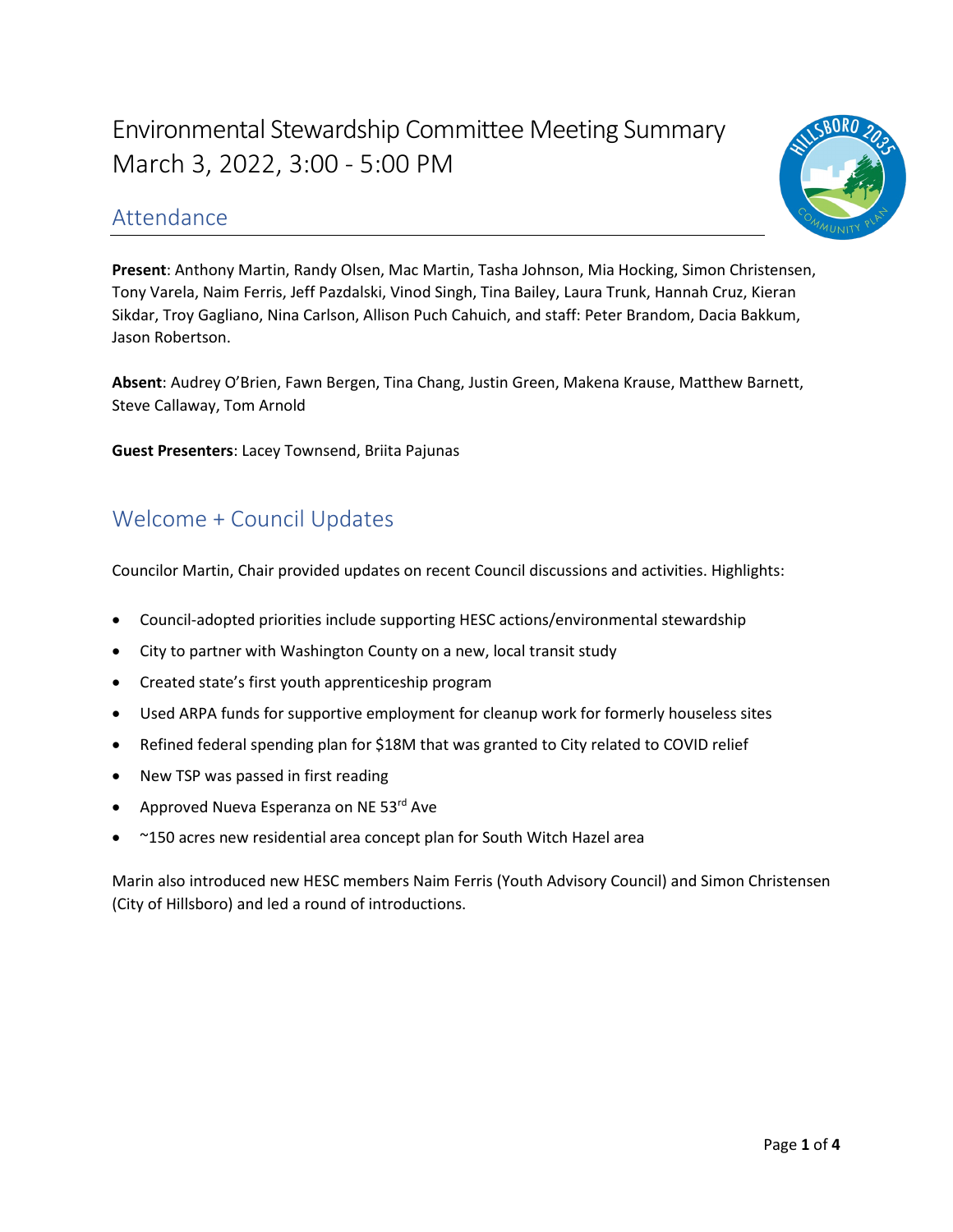# Member Spotlight: Tualatin Soil + Water Conservation District

 Lacey Townsend and Briita Pajunas provided an overview of the Tualatin Soil and Water Conservation District, including origins, role and key initiatives, including those connected to Hillsboro Environmental Stewardship goals. Highlights:

- • US States were directed to allow formation of local districts in 1937, as a strategy to prevent and respond to events like the Oklahoma "dust bowl" immediately preceding; Tualatin was formed in 1955; water conservation was added to district responsibilities1973
- Aim is to conserve resources on private lands
- Used to be Washington County district, one of 45 in Oregon
- Operates as Special District but also part of State Government
- Tech, financial assistance and education programs
- Programs: rural, forestry, urban, habitat, invasive species, conservation education
- Priority areas: clean & abundant water, healthy soil, food & farms, thriving habitats, invasive species management, resilient forests
- • Backyard habitat certification program: updated statistics for Hillsboro are 67 site assessments, 21 certifications and 38 rain gardens since we began in 2020
- Example of yard transformation from bamboo and pavement to rain garden
- Described Glencoe Swale, which was enrolled into urban habitat restoration program
- • Grants and funding program: TWIG (smaller, more flexible); TREE (larger and longer term, with 25% match); conservation education grant; one other
- Example TWIG grant with Devape, a nonprofit, removed large hardscape area at local organization
- Brookwood Crossing HOA doing water reclamation/use reduction project
- A Hillsboro now, getting TREE grant for downtown and JB Wetlands restoration and tree planting
- Lots of webinars and virtual workshops [tualatinswcd.org](https://tualatinswcd.org)
- Also presented about new Watershed website, can bring back to this group when it's launched

### City Natural Resources Update

Peter Brandom reviewed City progress on several environmental stewardship fronts, including:

- Pollinators/Bee City USA
- NWF Monarch Pledge
- Tree City USA
- Natural Resource Baseline and Peer Capacity Review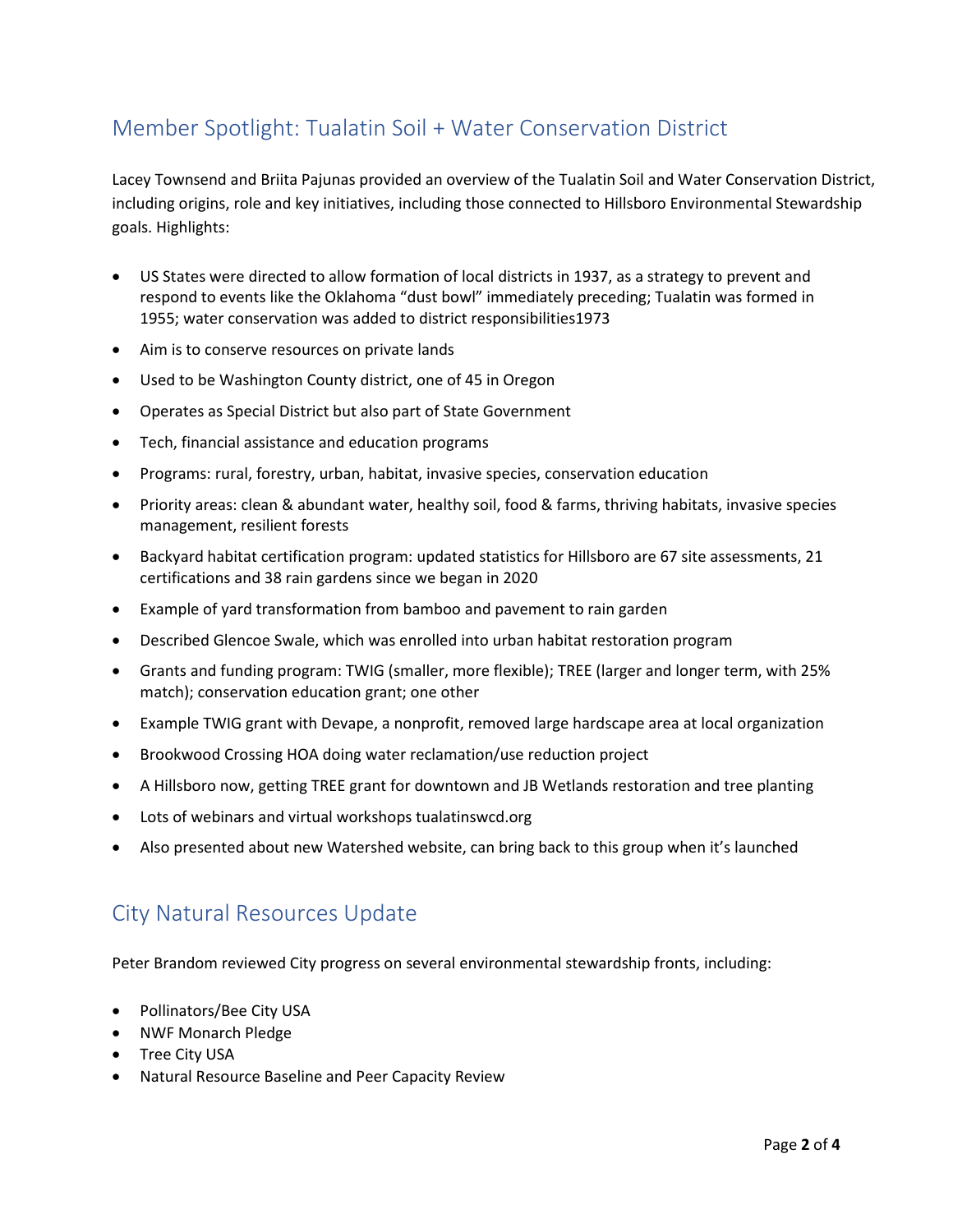Additional details are included in the attached PPT presentation.

# Greenhouse Gas Emissions Goal Setting

 Brandom outlined the need to establish Hillsboro GHG reduction targets and outlined peer community/state/organization goals. He said the main sources of GHGs in the US and Oregon are related to transportation fuels, electricity generation and industrial processes. Recent data suggest climate change impacts are occurring faster and more harmfully than previously imagined. However, there is still time to stave off the worst outcomes if we act now. Additional details are provided in the attached PPT presentation.

### Notable GHG reduction targets adopted by peer entities:

- State of Oregon: Reduce by 80% by 2080
- OCPP: Reduce by 80% by 2050
- Hillsboro Internal Operations: Reduce by 80% by 2030 (and try to get the rest through offsets)
- Beaverton: Reduce by 100% by 2050

#### Current Hillsboro recommendations:

Consider reducing by 80% or 100% by 2050, BUT include interim targets to focus action/make corrections

#### Feedback:

- Yes to interim targets. Good to set long-term goal, but need to focus on action NOW.
- We need to explain what "producing 'x' pounds of GHG "means" people need to understand how their behaviors/decisions have direct impacts on our future
- through/emit)? • How do we calculate pass-through traffic (i.e., people that don't live here, but drive
- How do we measure/regulate/educate about consumption (energy use-related impacts)?
- Consider tracking transit ridership rather than vehicle emissions for progress.
- • If replacing City fleet with electric or low-emission vehicles creates GHC through production process, consider re-purposing City vehicles and donating to low-income to offset impact.
- Focus on housing/commercial and require new construction to be environmentally-friendly while also investing in retrofits.